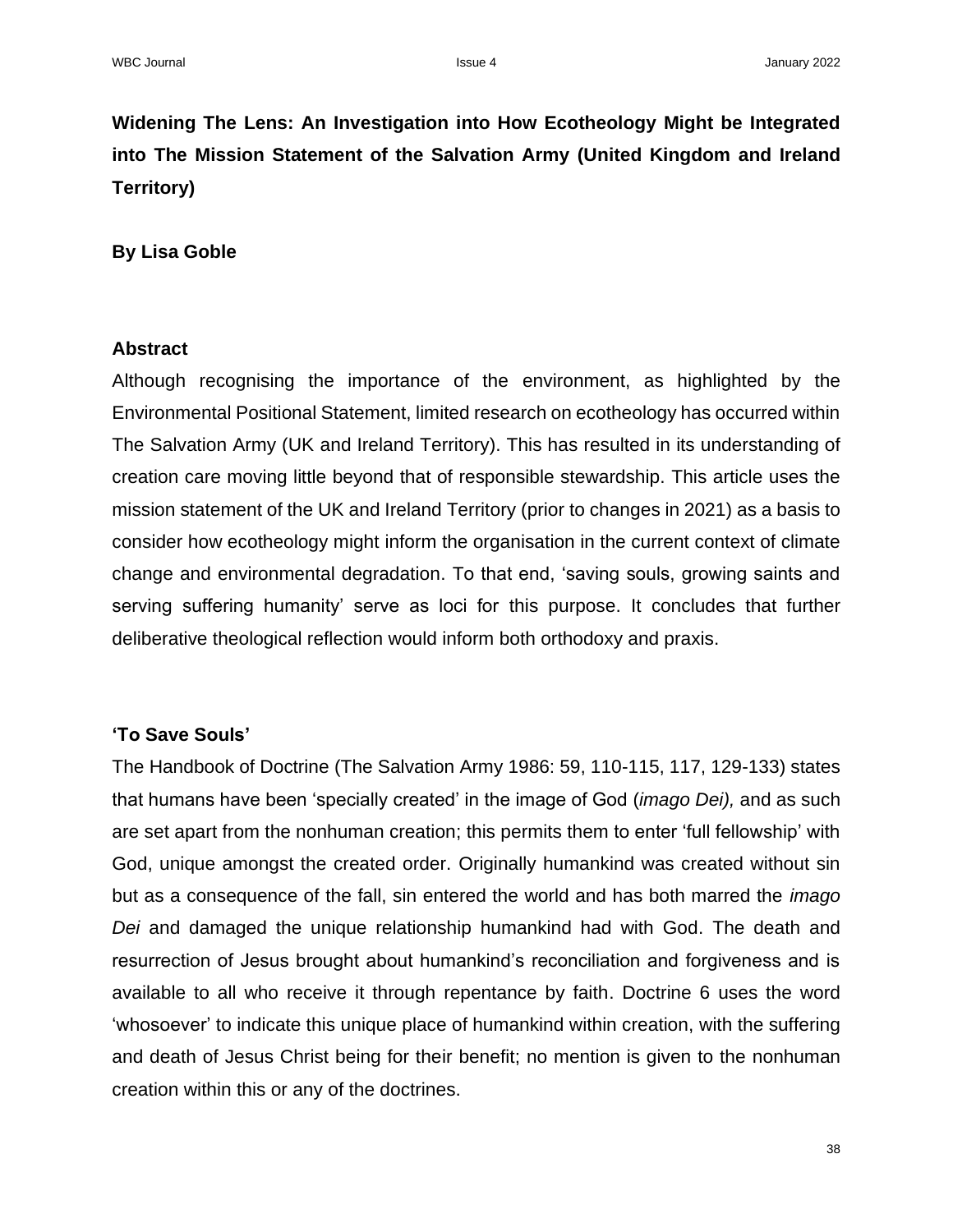Santmire (2000:35) contends that interpreting the *imago Dei* in 'highly spiritualistic terms' overshadows the 'assumption of a certain commonality' intended by the Priestly writer of Gen. 1. Although unique, humankind is also part of the created order; the concept of interrelatedness being a key point of ecotheology (Spencer, 2015). Not only do the same elements, in varying quantities, constitute animal, plant and human life (Study.Com, 2020) but each depends upon the biosphere for survival. The very name Adam is derived from *adamah* meaning 'dirt' (Santmire, 2000:36); God declared to him, 'you are dust, and to dust you shall return' (Gen. 3:19). The incarnation reveals how God the Son became part of his very creation, being composed of the same basic elements as the rest of the created order. In the gospels Jesus often referred to himself as 'son of man' (Luke 5:24; Matt. 8:20; Mark 8:31), in Aramaic *ben Adam*, 'the son of the son of the earth' (Gregersen, 2014:43).

The overlooked Noahic covenant of Gen. 9:9-12 shows the value God places on all living things, not just humankind, and his promise to sustain life on this planet (Wright, 2010:56). Importantly, this covenant is an everlasting covenant (Snyder & Scandrett, 2011:122) which points to God's ultimate plan for all creation. Ecotheologians argue that a re-reading of 2 Pet. 3:10 shows that the earth does not come to an end nor is it destroyed, rather it is purged of sin and its effects, purified and renewed (Liederback & Bible, 2012:124), in line with Rev. 21:5 where God states, '"I am making all things new"' (Moo, 2016:38). This is not *ex nihilo* (Snyder & Scandrett, 2011:121) nor is it a return to the original (Moo & White, 2013:178) rather it is something that is both 'continuous' with the present creation yet also 'discontinuous' (Liederback & Bible, 2012:125) as demonstrated in the resurrection body of Christ. Here is ultimate hope, that creation, both human and nonhuman, has a future free from the impact of sin and the curse through Christ, a future where God's original purposes are fulfilled (Moo, 2016:38). However, critics argue that by denying the final conflagration of the earth, as described in 2 Pet. 3:10, ecotheologians underplay the eschatological significance of judgement for humans in their promotion of ultimate hope for all of creation (Spencer, 2015). Rather than ignoring judgement, the concept of sin provides the opportunity to discuss final accountability.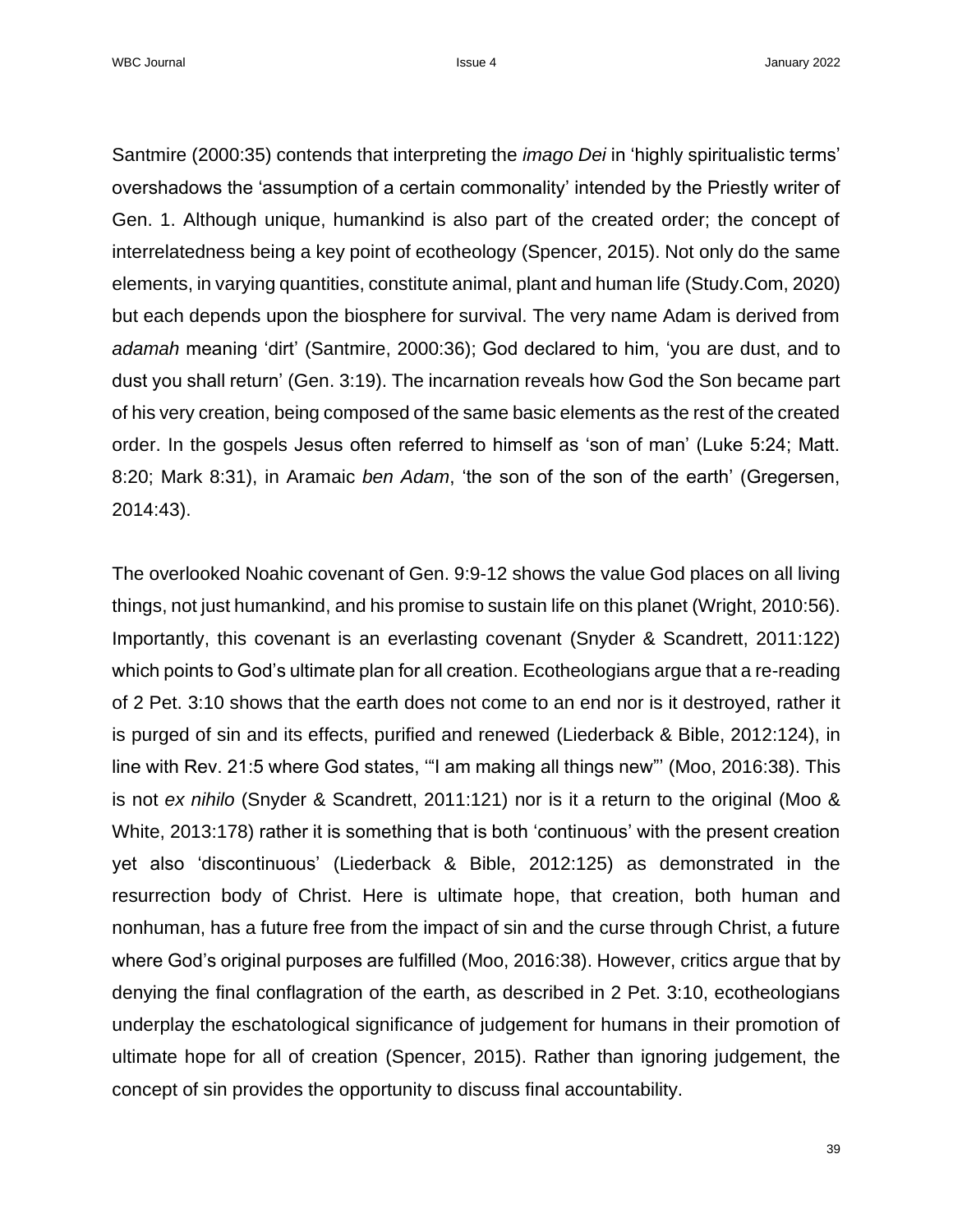WBC Journal **Issue 4** January 2022

The Salvation Army (2010:112-113). teaches that sin is idolatry, a failure to live according to God's standards and in a way that is contra to God's known will (The Salvation Army, 2010:112-113). It is important to remember that the fall had far-reaching consequences with alienation occurring in 'spiritual, psychological, social and environmental' dimensions (Snyder & Scandrett, 2011:68). Although the nonhuman creation did not fall, the impact of the fall upon it was 'an event of catastrophic significance' (Liederback & Bible, 2012:86), due to the 'deeply integrated' nature of the entire created order (Birch *et al*. 1999:45). The curse of Genesis 3 was directly related to the sin of Adam with Rom. 8:20-21 succinctly stating its impact, being 'subjected to futility' and in 'bondage to decay.'

Linking sin with a failure to care for creation as God intended humankind to do (Wright, 2006:327) could make the concept more comprehendible in today's society. God's intention was not for creation to be exploited to the point of crisis for selfish ends, a selfishness that the bible recognises as idolatry (Messer, 2014:127). The Old Testament provides examples of how sin can affect the natural environment, for example Hos. 4:1- 3 and Isa. 24:4-5. In choices and omissions, all have failed to live according to God's intentions and have made selfish decisions that have had an impact, to a greater or lesser degree upon the planet. The bible clearly shows the breadth of the death and resurrection of Christ was far wider than human salvation alone and included lifting of the curse upon creation and reconciliation of the four dimensions of alienation. Wright (2010:56) makes a critical point when he states,

'creation is not just the disposable backdrop to the lives of human creatures who were really intended to live somewhere else, and some day will do so. We are not redeemed out of creation, but as part of the redeemed creation itself'.

The Cape Town Commitment (2010) states that the alienation between humankind and creation must be 'part of the comprehensive mission of God's people' because Christ's death and resurrection brought 'reconciliation of all creation'. Bookless (2008:104)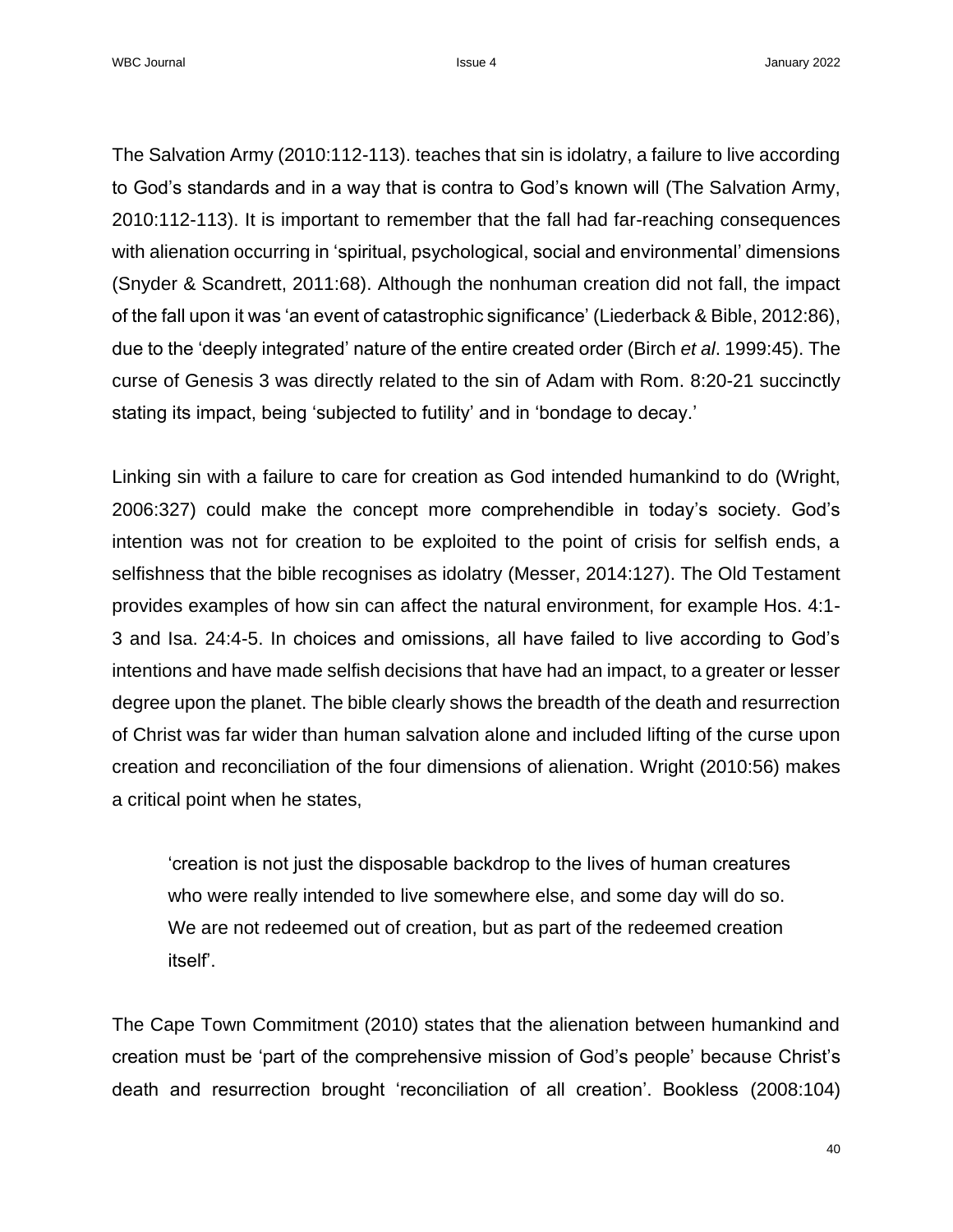contends, 'mission that ignores creation will always present too small a vision of God and his purposes'. In addition, it can make the church appear as if it has little to say on matters of God's creation at a time when the environment is 'one of the few areas' open to 'spiritual insights' in our secular society (Bookless, 2016:98).

Broadening Salvation Army teaching on salvation and the incarnation would provide a point of integration for ecotheology as Salvation Army literature reveals the focus mostly to be upon Christ's anthropocentric salvic work; his position over creation requires development, and discussion on interrelatedness and commonality are overlooked both by the doctrines and the UK and Ireland Territory Environment Positional Statement. The Salvation Army Handbook of Doctrine contains an accurate explanation that Christian hope is based on the resurrection of Jesus and provides a lengthy discourse on judgement. It includes a brief mention of Moltmann's understanding that hope as the final renewal of the whole of creation but avoids any mention of 2 Pet.3:10. However, it falls short by declaring that the hope of eternal life is heaven. By promoting hope as an eventual escape from the planet presents an inaccurate picture and creates problems. Believing we will leave this planet for an eternity in heaven relegates its importance, lessens the understanding of the value God places on his creation, stymies the integration between faith and creation care and ultimately hinders the proclamation of divine hope.

## **'To Grow Saints'**

Having been set apart, the *imago Dei* mirrors God's glory to the rest of creation as an 'extension of God's own dominion' (Birch *et al*. 1999:50). This concept, found in Genesis chapter 1, has many negative connotations. It presents an anthropocentrically orientated hierarchical structure, with humanity at the top, resulting in the dismissal of the intrinsic value of the nonhuman creation, subjugating its value to terms of its instrumentality to humankind. Although Genesis chapter 2 appears more benign, with its language of 'till and keep' (Gen. 2:15), dominion language is still present. In this account Adam is made before the animals, which are then created specifically for his benefit; next they are brought to him to name, that act, according to Hebrew tradition, gives him power over them (Schabb, 2011:50). It has been argued that this concept of domination is the root of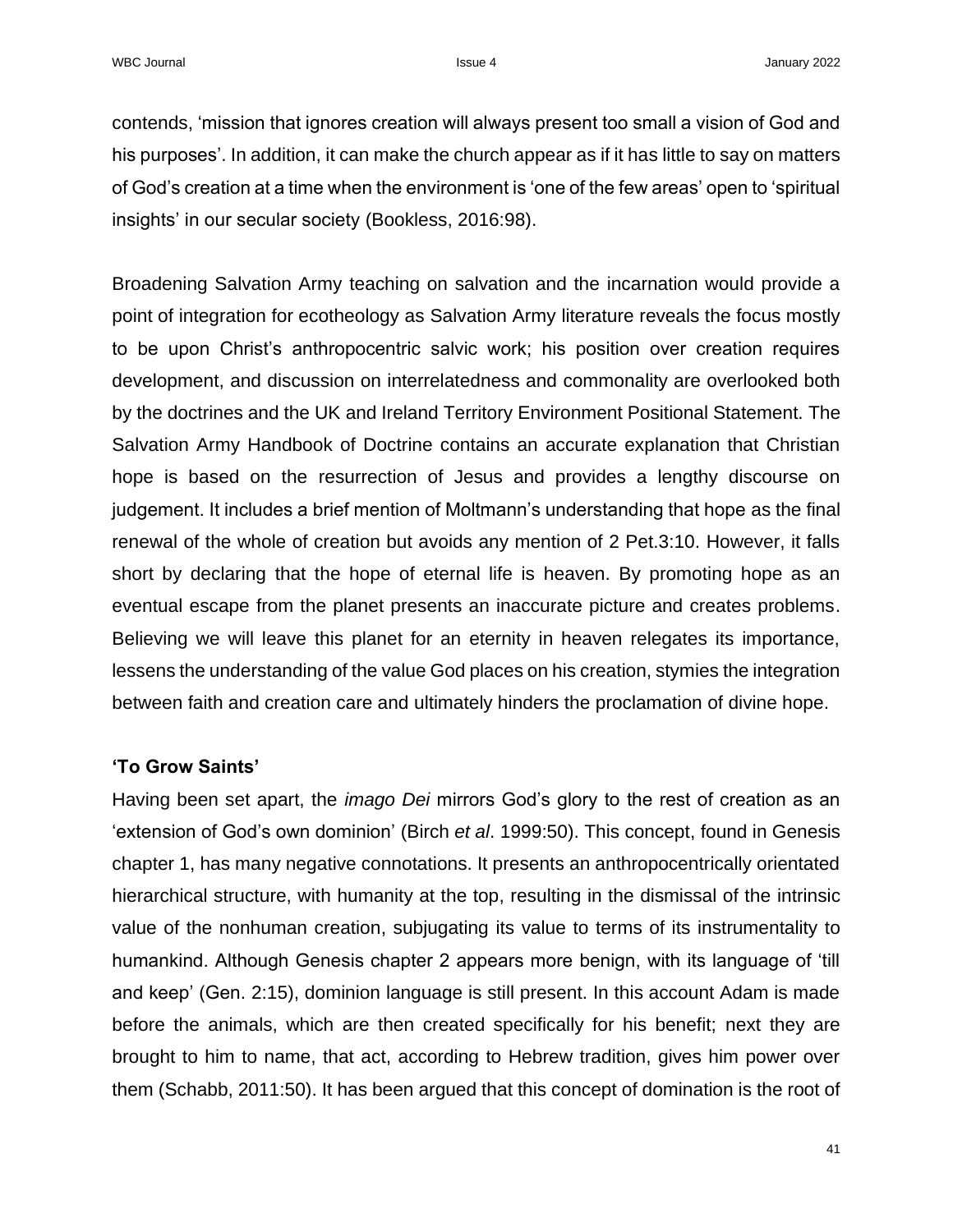the current ecological crisis (see White, L. (1967). 'The Historical Roots of our Ecological Crisis', *Science* 155, pp.1203-1207).

However, attempts have been made towards a positive reading of this domination language (Horrell *et al*. 2008:3). Ecotheologians argue that instead of domination, dominion refers to humanity's delegated rule over creation on behalf of God as his representative. In doing so humankind should reflect his own attitude and care towards his creation and be accountable to him for that rule (Wright, 2006:426). This role is not as lord and master but with brotherly intentions (Moo & White, 2013:160), to serve, guard and sustain (Liederback & Bible, 2012:59), and return the service creation provides for humankind (DeWitt, 2008:88) in order that it might be brought 'it's fullest possible potential' (Birch *et al*. 1999:49-50). Nonhuman creation is not viewed as something to be used or mastered, nor does it suggest that God has provided the earth solely for humanity's benefit, instead he has instructed humans to tend and manage the creation which he loves and for which they are accountable before him. This task was not rescinded by the fall but continues (Wright, 2010:52), with Christ, the true *imago Dei*, revealing the way for God's people to follow (Moo, 2016:34). In doing so they act as an eschatological sign of the ultimate redemption to come (Wright, 2006:415). This understanding is the basis for the concept of stewardship.

Stewardship is seen as a natural part of holiness and as the point of contact between ecotheology and the workings of The Salvation Army (Seaman, 2013:75). It is defined by The Salvation Army as 'management of resources, money, talents, opportunities or any other good things with which one has been entrusted' (Pallant, 2019:14). The UK and Ireland Territory Environment Positional Statement (2013) reflects the positive reading of dominion in stating that humans are 'responsible and accountable to God' to 'use wisely the earth's resources he has entrusted to us'. In terms of environmental stewardship the focus has been on behaviour, for instance, banning the use of plastic straws, review of energy usage, crisp packet recycling and finding alternatives to the use of plastic bags (The Salvation Army Environmental Committee Meeting Minutes 22 March 18 and 28 March 19). The raison d'etre centres upon reflecting God's care for his creation (The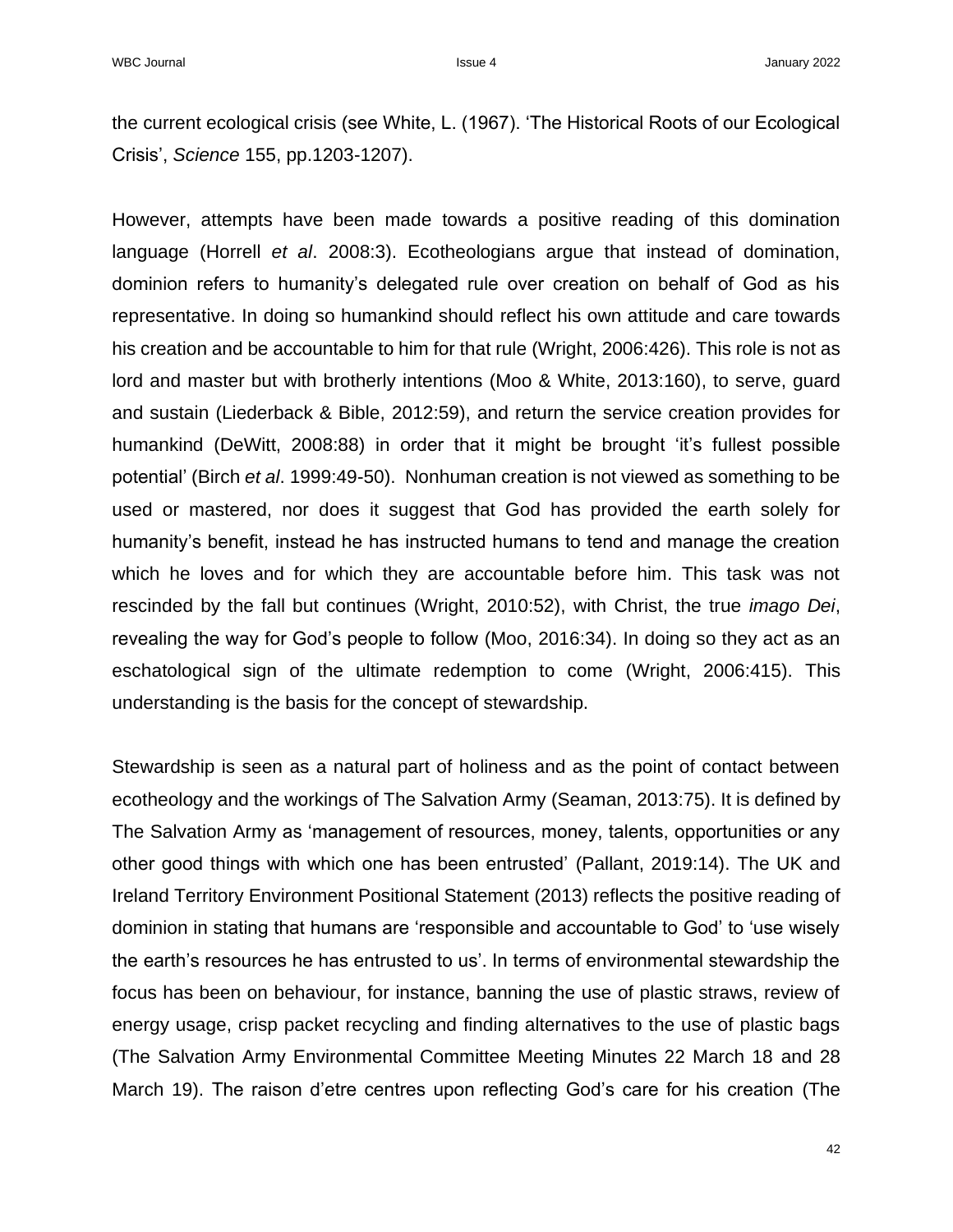Salvation Army, 2010:33, 39), of it being a proper response to his provision (Seaman, 2013:101) and an act of loving God and neighbour (Read, 2016:178).

According to Horrell *et al* (2008:5), stewardship 'serves as a central plank in many attempts to construct a biblical environmental ethic.' For many evangelical Christians, stewardship is a counter to the dominion language of Gen. 1:28; rather than subjugation, the earth is to be responsibly cared for and nurtured (Schabb, 2011:58). Stewardship is also considered an 'important voice' in the debate against those Christians who either argue for the final conflagration of the earth or that environmentalism is akin into pantheism (Kearns, 2004:477). Some ecotheologians promote the use of the term *oikos* in connection with stewardship, as it conveys the interrelatedness of all members of the household of God, being the root of the words ecology, ecumenics and economics – the management of goods and services (Seaman, 2013:42), the task of the steward (Conradie, 2004: 131). DeWitt (2008:86, 88-90) argues that it is the failure of humankind to be responsible stewards of 'Creation's economy' that has led to ecological degradation. Instead, humankind ought to recognise the 'reciprocal service' between human and nonhuman and become 'con-servers' of creation who safeguard it, enjoy its fruitfulness without causing damage and provide for its Sabbath rest.

This principal of being the steward of natures' economy can be found in the account of Gen. 2:15 where God instructs the humans to 'serve and protect' creation (DeWitt 2008:88). However, an alternative reading can be 'worship and obey' thereby indicating that Adam's purpose was not to serve the Garden but to render obedient service of tending the Garden as an act of worship to God as Creator of the Garden (Liederback and Bible, 2012:64). In doing so it moves stewardship from its anthropocentric orientation to a theocentric paradigm as it becomes an act of worship and demonstration of Christ's Lordship over the whole created realm (Bookless, 2015:118). Once again, this was not rescinded by the fall (Snyder and Scandrett, 2011:91); in declaring Jesus as Lord Christians should consider their actions towards creation as an act of worship that contribute or negate Christ's glory, since all has been created in, through and for him (Colossians 1:16). Liederbach and Bible (2012:92) argue that Christians should readjust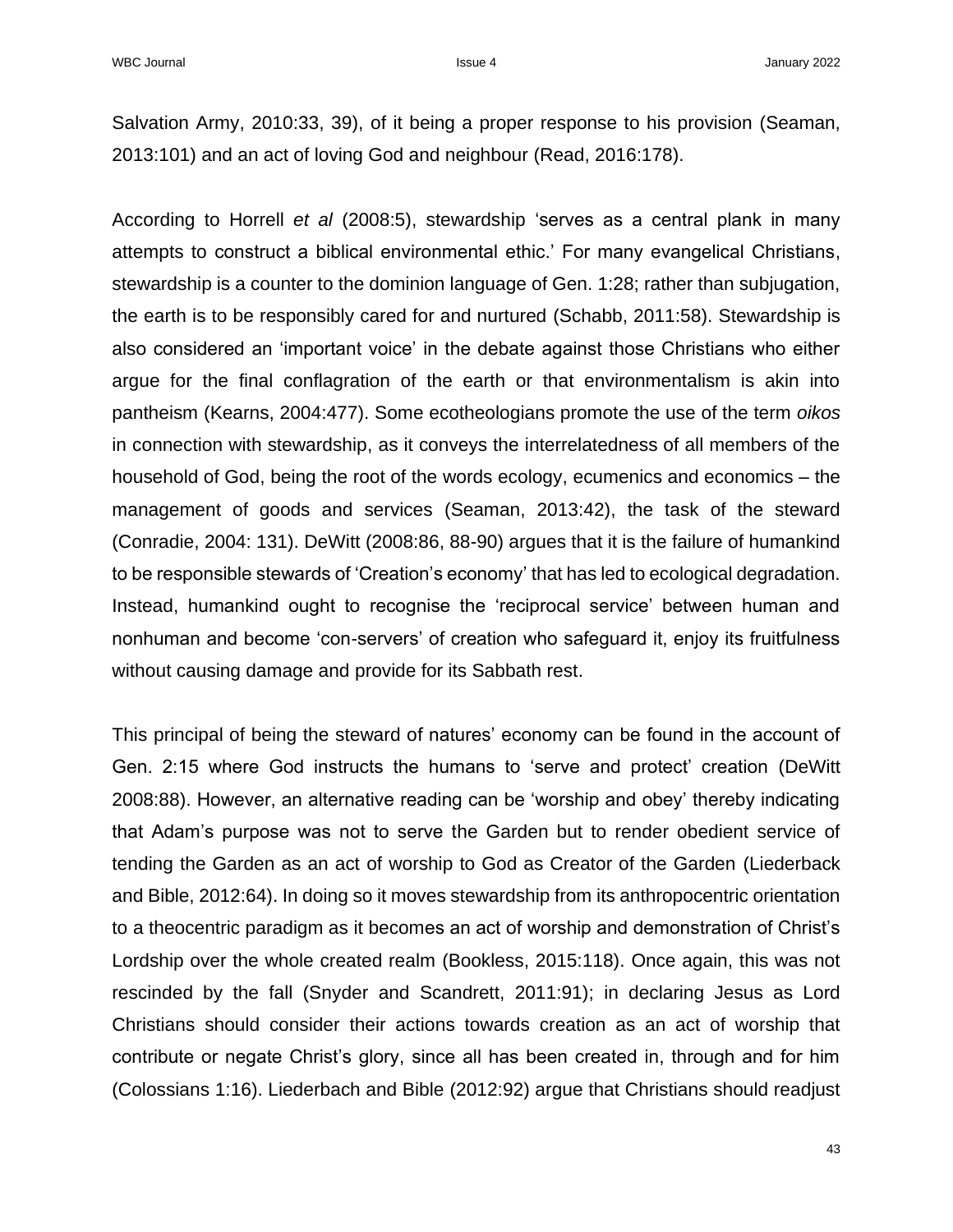WBC Journal **Issue 4** January 2022

their focus to see the current environmental crisis as an 'evil' because it is an 'injustice relating to God and the glory he is due'. Not that Christians become defenders of God's glory, rather they should care for creation as an act of worship whilst neglect or harm is to denigrate that glory. However, it is not solely humankind that glorifies God, and it is not only from humans that God receives glory, the bible states that creation reveals the glory of the Creator (Ps. 66:4; Ps. 148:1-14; Rev. 5:13). Wright (2006:404-5) makes a valid point in stating that akin to the Shorter Catechism of the Westminster Confession, the chief aim of creation is to glorify God. Part of humanity's obedience and worship is to maximise that glory given by the created order to the Creator, acting as a 'worship leader' through tending and serving and thereby assisting in its flourishing (Liederbach and Bible, 2012:54,142). On the other hand, environmental abuse, in preventing creation from fulfilling its purpose is an afront that curtails the glory due to God (Moo & White, 2013:120). Christians in particular have an 'obligation' to act as his 'agents of re-creation in light of the original worship mandate God gave to Adam' (Liederbach and Bible, 2012:54,102). The positional statement, 'Responsibility for the Earth', of the Canada and Bermuda Territory of The Salvation Army recognises creation care as an act of worship but such a view has not found its way into the Environment Positional Statement (2013) of the UK and Ireland Territory. Rather, it falls short by stating that it is living in a 'harmonious relationship with him as Creator and with every other part of creation' that will bring 'praise and glory to God'.

The concept of stewardship is not without criticism, which seems partly due to the myriad ways in which it can be interpreted. Although seemingly benign, the concept is of anthropocentrically orientated (Kearns 2004:477) management (Deckers 2004:365), with humanity as the arbiter of what is to be tended and how. However, as Deckers (2004:365) points out, when biosystems are not well understood damage can be caused by ill informed, well intended actions. Contra to this, both Wright (2010:27) and Schaab (2011:60) ask whether being a good steward is sufficient? The motivation for stewardship must also be called into question since it may be the result of peer pressure rather than a positive attitude towards creation (Bauckham 2000:105), yet a theocentric paradigm, such as promoted by The Salvation Army, is not without difficulties either. Although being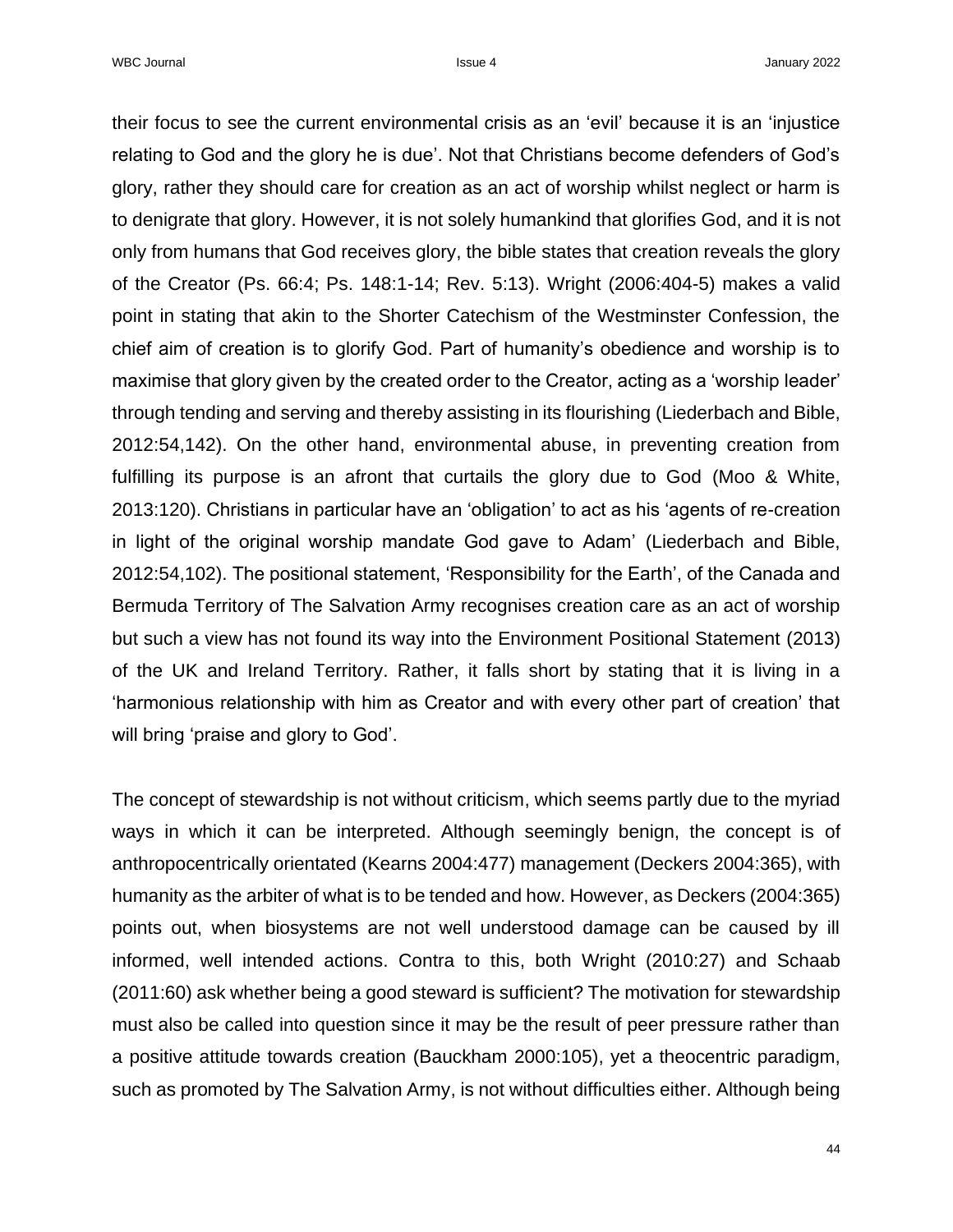accountable to God as Creator would seem ideal, this position can be disregarded by those who do not believe (Deckers 2004:369), whilst for believers there can be a resistance towards integrating environmental issues into the sacramental life of the church, as highlighted by Cappell (2014:140-155). He contends that understanding stewardship as management stymies the integration of creation care into the sacramental life of the church, citing that only when creation care is enveloped into the worship life of the church will it reconnect with faith.

In a theocentric paradigm, stewardship still retains its anthropocentric focus since responsibility towards God places the emphasis upon human action and by inference, elevates humanity above the rest of creation. Identifying God as the judge in matters of conflict between human and nonhuman is problematic (Deckers 2004:368), how and to whom does God inform of his decisions? It is possible for decisions made in the name of God to give the primacy to humans. Importantly, it is called into question whether the rereading of Gen 1:28 and 2:15 as a stewardship mandate is even correct (Horrell *et al*  2008:5). Although stewardship is regarded as the responsible and accountable use of the earth's resources and the natural point of intersection between holiness and ecotheology in The Salvation Army, there are many issues with this paradigm. Beside those discussed, stewardship fails to plumb the depths that holiness could bring to the topic; as an historical part of the holiness movement, holiness may provide The Salvation Army with fresh understanding and motivation.

Within The Salvation Army holiness is part of the doctrines and taught to prospective soldiers, much of the covenant a soldier makes refers to living a life of holiness (The Salvation Army 2018:127-133, 14) or sacramental living as it is also known. With holiness a central tenet, and the International Spiritual Life Commission calling Salvationists to 'live out the doctrine of holiness in all its dimensions' (The Salvation Army 2010:302) it would be possible for The Salvation Army to move from a position of stewardship to sacramental living in its interaction with the nonhuman world. A 'sacrament is an outward and visible sign of an inward and invisible grace'; to the Salvationist, Christ is viewed as the 'one true sacrament' (Street 2016:46), his humanity as the outward sign of the inward divine life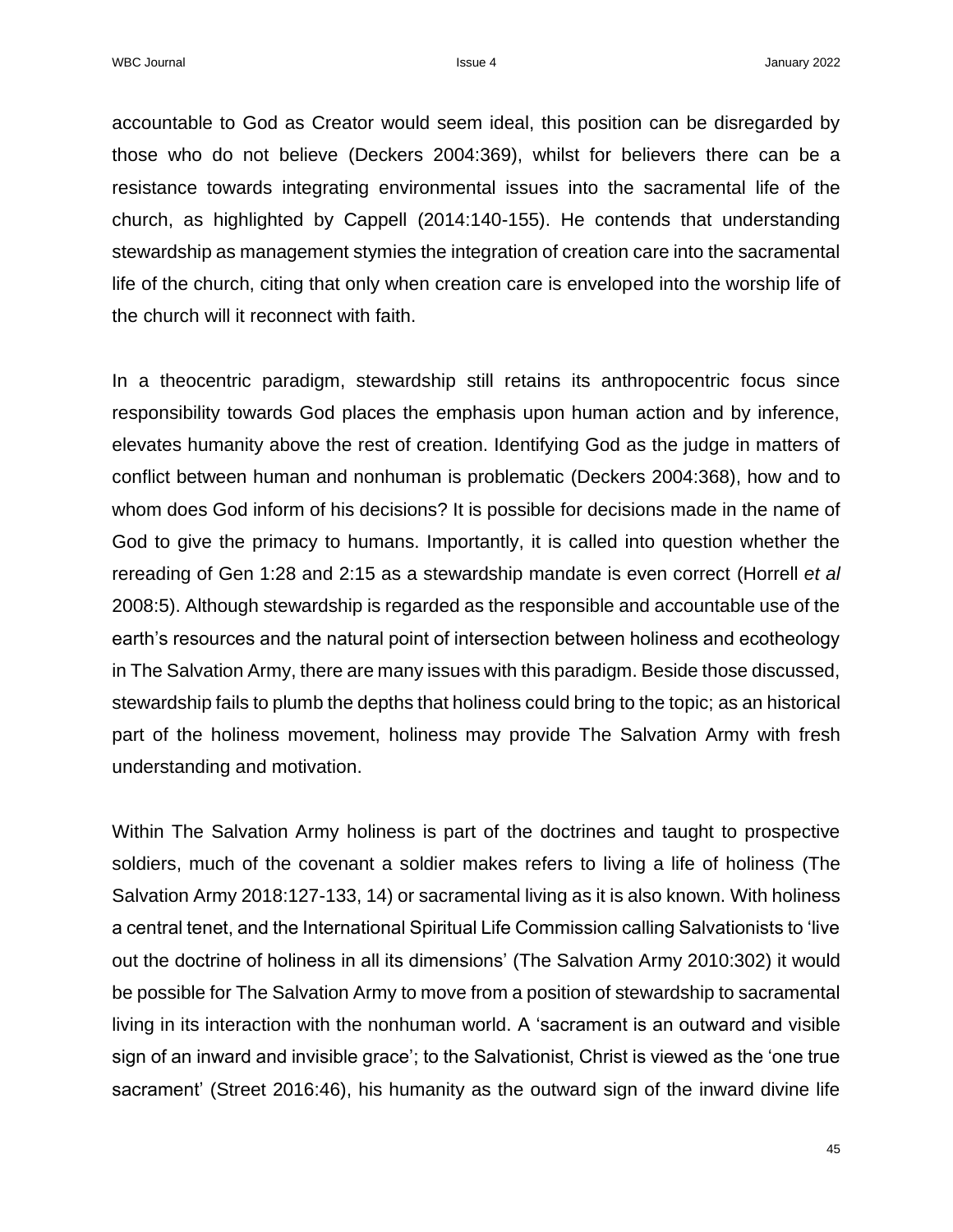(Smith 2015:191). Living in and through his people, sacramental living is more than merely doing the right thing, rather it is an outward expression of the divine grace within. As a result, the whole person and all of that person's life becomes sacramental (Street 2016:51), the 'locus of God's overflowing grace' (Smith 2015:194). Since holiness involves the whole of a person's life, interaction with nonhuman creation moves away from the management model of stewardship to that of sacramentality, an outward expression of the divine grace within. Rather than duty and management based on accountability towards God, the basis for interaction with creation becomes one of love.

Love is the key here; it is fundamental to holy motivation and behaviour. Holiness is often described as 'perfect love', filled with God's love a person will love with the love of Christ and loves what God loves (The Salvation Army 2010:205,196). That love includes his creation; since 'God is love' (1 John 4:17) it is impossible for him not to love what he has made. According to Bookless (2015:119), the church unwittingly holds a key to the environmental crisis – inner transformation that results in changed behaviour. The intrinsic worth of nonhuman creation would be recognised along with its right to exist and flourish, however, as a caveat there would be times when humans must take precedence, for instance in the attempt to eradicate SARS- CoV-2. Although this could present some difficulty in arbitration, Seaman (2013:39) suggests that holiness provides a journey that 'leads away from arrogance and anthropocentricity towards humility and love'. Holiness could provide a different paradigm not only in the decision-making process but in how Salvationists view and interact with the world around them.

## **'To Serve Suffering Humanity'**

The Salvation Army has been an affiliated non-governmental organisation with the U.N. since 1947. In 2007 it established the International Social Justice Commission (ISJC), being well placed to advocate on behalf of the world's poor and oppressed by contributing to the work of the U.N. via the United Nations Economic and Social Council (ECOSOC). A further purpose of the ISJC is to reciprocally inform and guide The Salvation Army on issues of social justice both locally and internationally (Shakespeare 2010:16). The Salvation Army supports the U.N.'s 17 Sustainable Development Goals (SDGs) (UN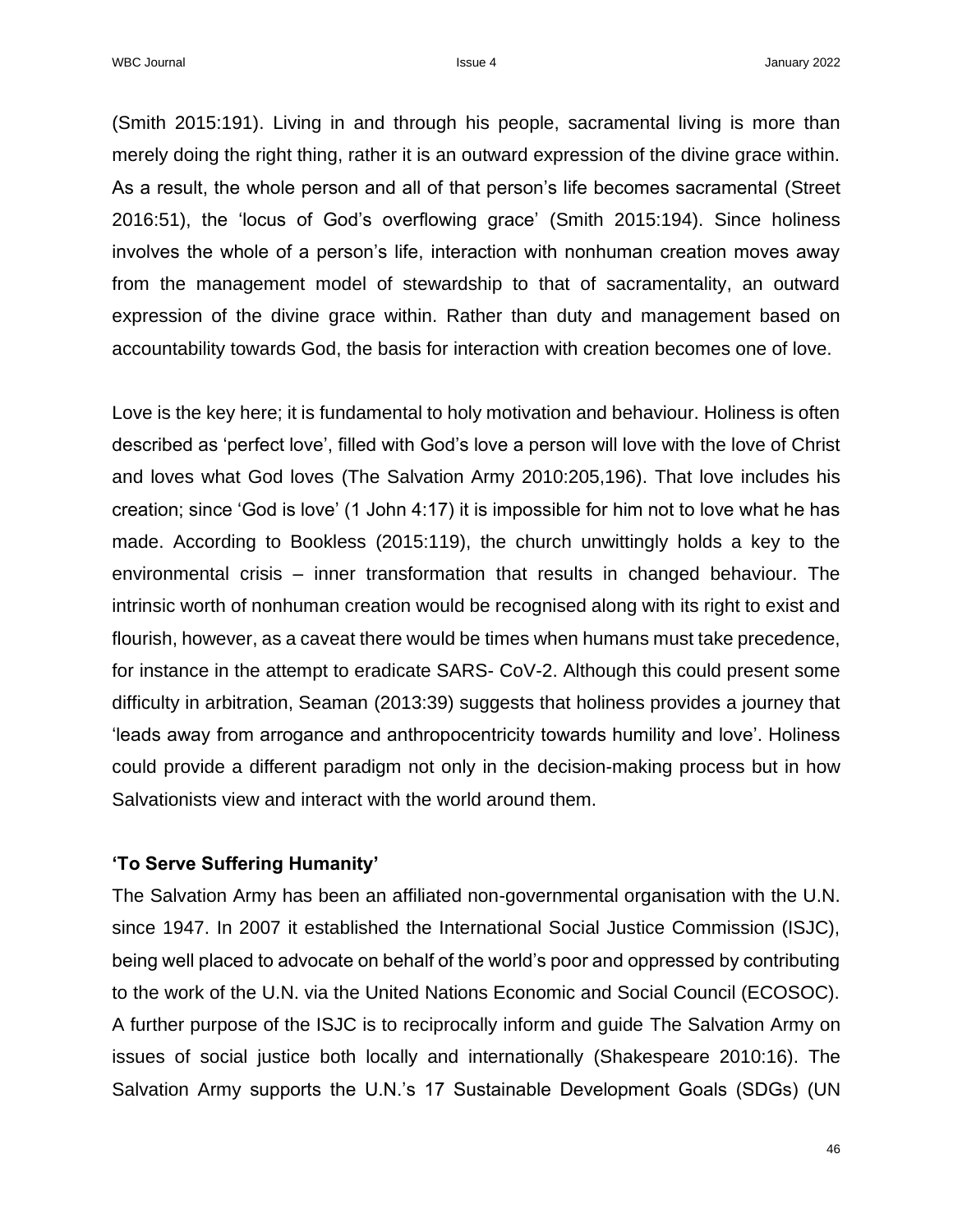2015) via the ISJC, viewing them as a 'tool to encourage and work with others to achieve a better society' (The Salvation Army ISJC). There are two key points of importance to note. Firstly, the commitment to support the SDGs include positive environmental goals that fit into The Salvation Army's understanding of stewardship. These include clean energy, sustainable management of water and sanitation for all, sustainable consumption, urgent action to combat climate change and its impacts, and to protect, restore and promote sustainable use of terrestrial ecosystems. The second key point regards the international nature of The Salvation Army which would provide the opportunity for widespread and concerted action towards these goals both at a local and international level, providing education and cooperation across national boundaries. The Salvation Army has a perspective that is both local and global, enabling it to inform and act across the globe, and importantly, has existing mechanics in place to assist, as evidenced in the current work against human trafficking.

According to Seaman (2013:64), the anthropocentric focus of The Salvation Army, both with the desire to save souls and a broad remit of serving suffering humanity, has in the past,

'side-lined a broader discourse around the value and care of non-human nature within the same progressive movement that acknowledged the equality of women and appropriate cultural praxis'.

Although there is a relative dearth of Salvationist environmentally focused literature (Seaman 2013:64), the link between environmental degradation and some aspects of human suffering is recognised, along with the Christian responsibility of Salvationists towards the environment (Seaman 2011:19), although these remain anthropocentric in outlook. This is evidenced in the creation of environmental positional statements, both at international (2014) and at some national levels as well as consideration in praxis. However, the UK and Ireland Territory to an extent lags behind some other Salvation Army territories in its engagement with environmental issues. According to the ISJC ('*A Call for Climate Justice*'), the South America West Territory is forefront in advocacy and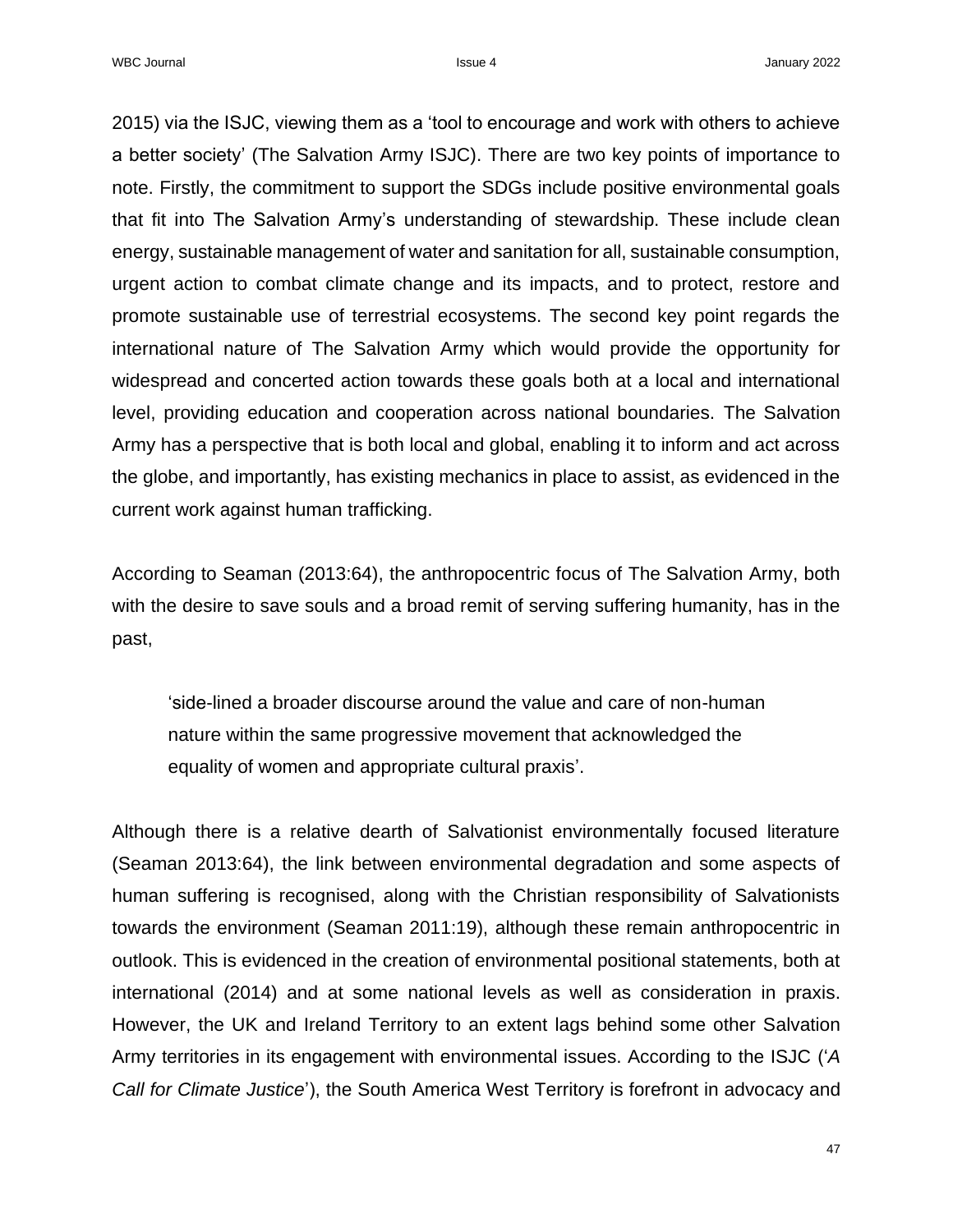WBC Journal **Issue 4** January 2022

response, due to the impact climate change is having upon food and water supplies in local communities. Although this work is reactionary in nature, in conjunction with a local university, Salvation Army health workers are teaching 'adaptive techniques' to the community, including the use of solar tents, community gardens and solar powered kitchen appliances. India Northern Territory recognises the impact of climate change in their region, with leadership giving it their 'full attention', raising awareness and including the local community in relevant discussions. The Canada and Bermuda Territory and the Australian Territories are also to be commended on their engagement in these issues. Although environmental issues are being acknowledged in the UK and Ireland Territory, the question to be asked is why is UK and Ireland Territory, as the founding territory, not at the forefront of environmental engagement and awareness campaigning within The Salvation Army? There are a couple of speculations: environmental issues do not have the impact upon mission and wellbeing as in other territories and are therefore lower on the agenda or perhaps the focus has been concentrated on other issues relevant to the territory.

With a variety of work spread over 131 countries the unifying force for that activity is a spiritual one, being the unconditional and sacrificial love of God. This love calls for the response to 'love the Lord your God with all your heart, and with all your soul, and with all your strength, and with all your mind and your neighbour as yourself,' (Luke 10:27). Love for the neighbour, who despite the fall still bears the image of God, must reflect the love of God and be treated with respect as a person of worth (Shakespeare 2010:5,7). The Handbook of Doctrine (2010:197) states,

'Jesus cared about every dimension of human life and how sin has distorted it, and that his ministry demonstrated a healing response to human suffering and disease in all its forms…spiritual, emotional, social, physical'.

He recognised others as brothers and sisters and, since this work is carried out in Christ's name, it becomes necessary to identify with this relationship and, in some sense, become the other's keeper (Shakespeare 2010:7) rather than simply showing pity. In a global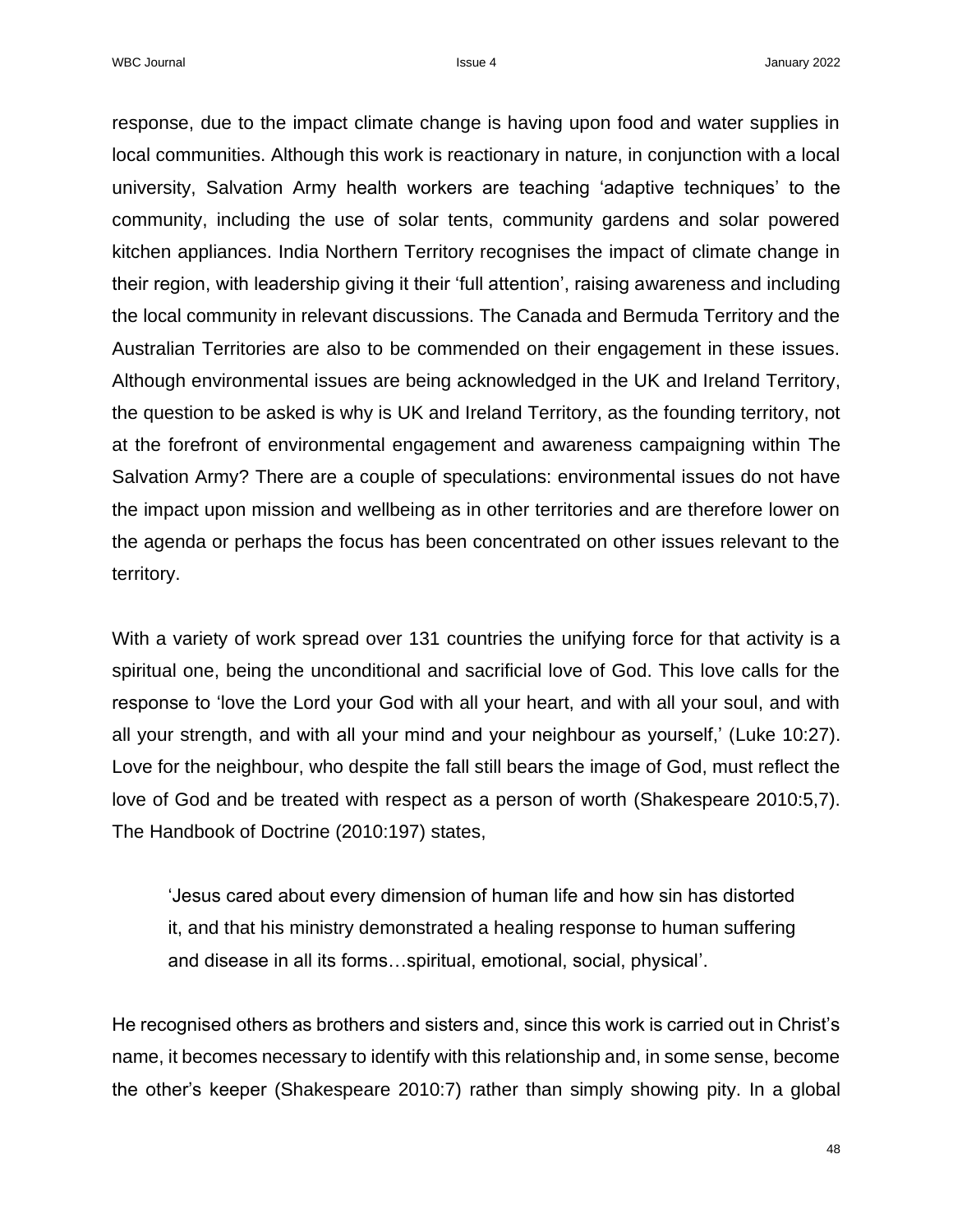world, our neighbour does not need to live in our neighbourhood; with climate change, one is in a sense, increasingly their keeper.

A further point is that the neighbour does not need to be a human being. According to Wright (2006:418) the Old Testament cites a righteous person as one who cares for the needs of his animal (Prov. 12:10). Although this could be considered a self-serving action, since it makes economic sense to keep an animal healthy, rather than an altruistic one, the point being made by Wright is that the definition of neighbour should be extended beyond human beings. It must be remembered that the compassion of God 'is over all that he has made' (Ps. 145:9) and therefore his compassion must be reflected to *all*, this includes the nonhuman creation which must be included in the voice of the voiceless and defence of the weak.

James 2:18, 26 states that faith is not justified by works but works are the evidence of faith; compassion or indifference towards others (and the nonhuman creation should be included in this) reveals the depth of that faith and an acceptance, or otherwise, of God's unconditional love (Street 2016:47). Good works, however, should not simply be regarded as the dispensing of charity, poverty is greater than a lack of material needs and includes, among others, education, health, relationships, dignity, nature and the spiritual and can be thought of as a 'lack of fullness of life' (Cozens 2015:10, 37). This lack ought not to be confined to humankind alone but expanded to include the nonhuman creation, which may experience poverty as a lack of flourishing, a loss of habitat or pollution for instance. Working toward this fullness of life, however, is not simply an attempt at the betterment of others or of their conditions but serves as a prophetic sign of the fulfilment of the Kingdom of God (Shakespeare 2010:6), which includes a renewed earth.

According to the World Bank (2015), the world's poorest are the most at risk from climate change and have few resources to help them adapt. Since the work of The Salvation Army in connection to serving suffering humanity is mainly focused upon the poor, climate change will inevitably impact the work undertaken. The Paris Agreement (COP 21, 2015), a commitment from all nations, aims to keep this century's global temperature rise below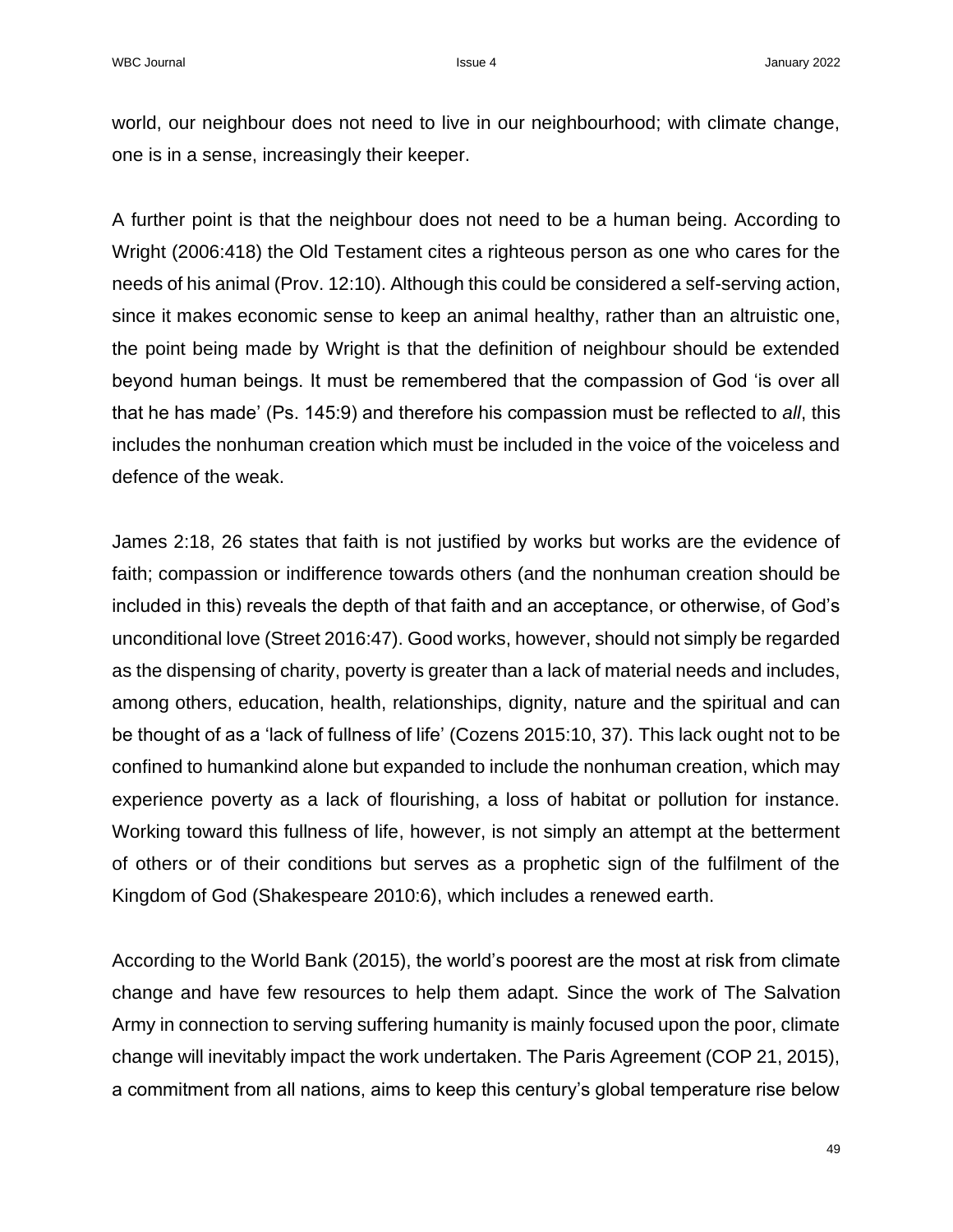2 degrees Celsius of pre-industrial levels with the goal of 1.5 degrees Celsius. The impact of climate change, however, is already being felt, with extreme weather events, melting glaciers (World Bank 2015), sea level rises, ocean acidification, and desertification affecting one-quarter of the total land area of the world (United Nations); nine of the ten warmest years on record have occurred since 2005 (Lindsey and Dahlman 2020). The World Bank (2020) regards climate change as an 'obstacle to ending extreme poverty' since the poor are the most affected by climate change and the least able to adapt to changes or recover from extreme events. It can also be a 'trigger that tips the vulnerable into poverty' with an estimated extra 100 million people by 2030. The impact upon the poor not only comes from the risk of food and water insecurity, drought, flood and sea level rise but also from existing environmental degradation such as air pollution, dirty water, a lack of sanitation and an increased risk of disease (UN 2007-2008 and 2011). It is envisaged that millions of people could be displaced by climate change and become 'environmental refugees' (Houghton 2016:130); the World Bank (2020) estimates a figure around 143 million by 2050 in the worst-case scenario, with Latin America, South Asia and Sub-Saharan Africa being most affected.

The Salvation Army acknowledges the impact environmental degradation has on the most vulnerable in its International Positional Statement on Caring for the Environment (2014), but recognition of the effect it will have upon the work of The Salvation Army is limited to 'additional responsibilities to defend the cause of those who are vulnerable'. Although the purpose of the Statement is not to outline detailed activities, such as being undertaken by specific Territories, a more cohesive discussion on this topic would be of benefit to the future developmental work of organisation, especially in relation to human trafficking. Other work that might be impacted by climate change in the UK and Ireland Territory could include disaster relief, such as localised flooding, the effect of heat waves on the elderly and homeless, and work amongst refugees. Internationally, there might be a greater call for disaster relief and emergency work, the displacement of people could impact school provision, water projects could be affected by low precipitation and drought whilst there could be a greater demand for health provision and services. It is vital for the long-term effectiveness of The Salvation Army that the organisation recognises the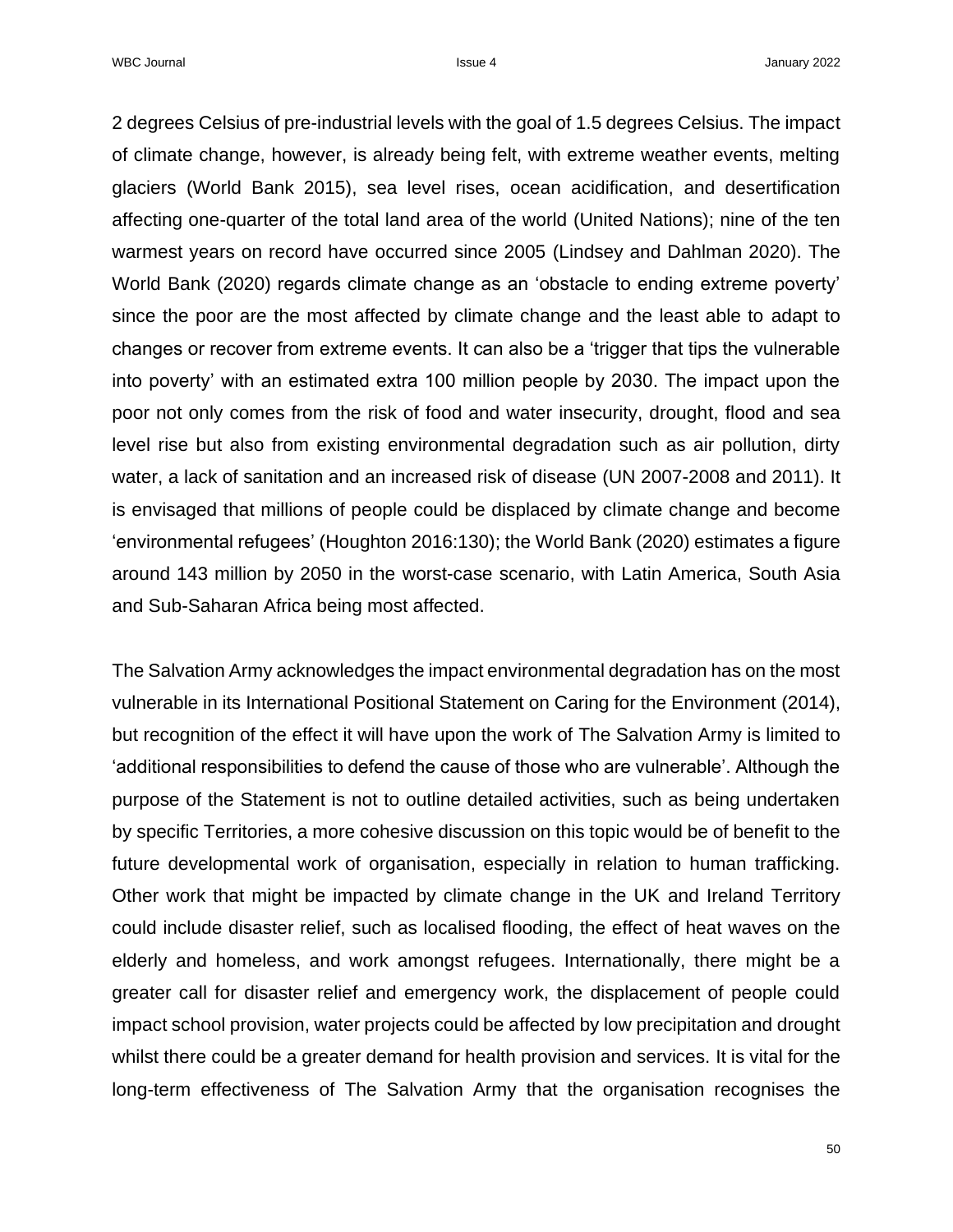impact that climate change will have on the most vulnerable and prepares for the resulting consequences upon its own work.

Bookless (2008:95) argues that social action is a 'self-defeating task unless we address the root causes of those human needs'. He contends that any attempt at amelioration must include climate change and environmental degradation as these will increasingly become a major source of the issue. Precedence exists within The Salvation Army for research into the root causes of human need, within UK and Ireland Territory examples include *The Paradox of Prosperity* (1999) and *The Seeds of Exclusion* (2008). Research commissioned into the impact of climate change and environmental degradation on human need and the work of The Salvation Army would be of value for informing future praxis, both internationally and locally.

Although ecotheology cannot be integrated into the mission statement of the UK and Ireland Territory without rewriting it, it serves as a base to identify areas where integration could occur. Firstly, in highlighting the breadth of the work of Christ and the interconnectedness of all creation. Secondly, in the identification of the nonhuman creation as neighbour. And thirdly, by reorientating the term stewardship from a managerial paradigm towards one as an expression of a sacramental life. Further research into the impact of climate change upon the future work of The Salvation Army would also be advised.

# **Bibliography**

All biblical quotations are from the NRSV unless otherwise stated.

Bauckham, R. (2000). 'Stewardship and Relationship,' in R. J. Berry (ed.), *The Care of Creation Focusing Concern and Action.* Leicester: Intervarsity Press

Birch, B. C; Brueggemann, W; Fretheim, T.E & Petersen, D.L. (1999). *A theological Introduction to the Old Testament*. Nashville, Abingdon Press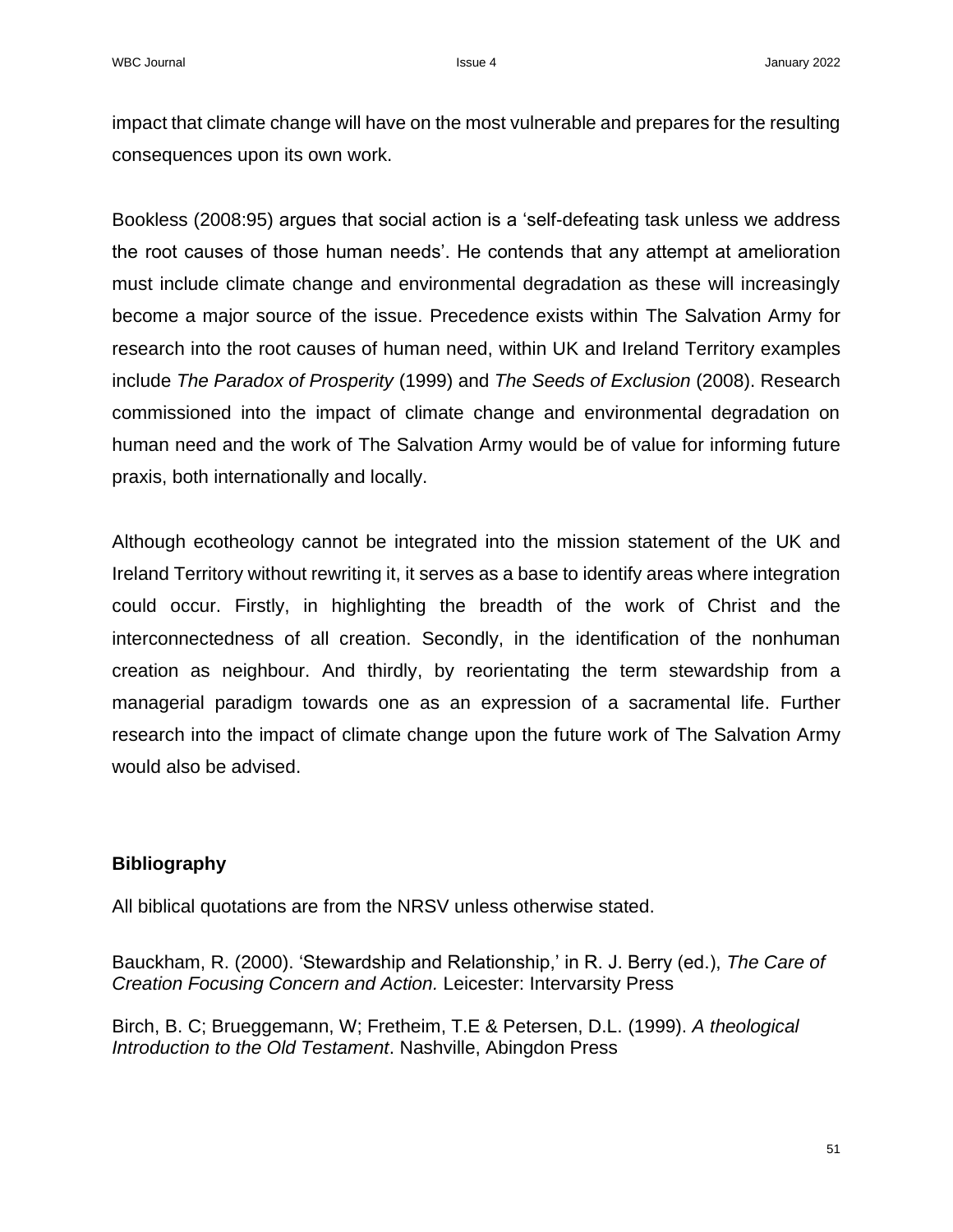Bookless, D. (2016). 'How Does Creation Care Belong Within an Evangelical Understanding of Mission?', in C. Bell and R. S. White, (eds.), *Creation Care and The Gospel*. Peabody, MA, Hendrickson Publishers Marketing, LLC

Bookless, D. (2015). 'Jesus is Lord…of all? Evangelicals, Earth Care and the Scope of the Gospel', in K. J. Kaoma, (ed.), *Creation Care in Christian Mission*. Oxford, Regnum Books International

Bookless, D. (2008). 'To Strive to Safeguard the Integrity of Creation and Sustain and Renew the Life of the Earth', in A. Walls & C. Ross, (eds.), *Mission in the 21st Century*, Maryknoll, NY, Orbis Books

Cappel, J. (2014). "Deeper Green Churches." *Sewanee Theological Review* 58 no. 1, pp. 139-161.

Conradie, E.M. (2004) 'Towards an Ecological Biblical Hermeneutics A Review Essay on the Earth Bible Project', *Scriptura,* vol. 85, pp.123-135

Cozens, L. (2015). "The Two Poverties, Salvation Army Perspectives on Poverty – A Way of Viewing the Problem". [online]. Available at: [https://issuu.com/isjc/docs/the\\_two\\_poverties\\_-\\_luke\\_cozens\\_\\_20](https://issuu.com/isjc/docs/the_two_poverties_-_luke_cozens__20) (accessed 15 July 2020)

Deckers, J. (2004). "Christianity and Ecological Ethics: The Significance of Process Thought and a Panexperientalist Critique of Strong Anthropcentrism". *Ecotheology* 9.3, pp. 359-387.

DeWitt, C. B. (2008). 'To Strive to Safeguard the Integrity of Creation and Sustain and Renew the Life of the Earth', in Wallis, A and C. Ross (eds.), *Mission in the 21st Century Exploring the Five Marks of Mission.* Maryknoll, NY, Orbis Books

Gregersen, N. H. (2014) 'Christology', in M. Northcott and P. M. Scott, (eds.) *Systematic Theology and Climate Change Ecumenical Perspectives*. London, Routledge

Horrell, D.G., Hunt, C. and Southgate, C. (2008) "Appeals to the Bible in Ecotheology and Environmental Ethics: a Typology of Hermeneutical Stances". *Studies in Christian Ethics*, pp. 1-22

Houghton, J. (2016). 'Global Warming, Climate Change, and Sustainability: Challenges to Scientists, Policymakers and Christians', in C. Bell and R. S. White, (eds.), *Creation Care and the Gospel Reconsidering the Mission of the Church*. Peabody, MA, Hendrickson Publishers Marketing

Kearns, L. (2004). 'The Context of Ecotheology' in G. Jones (ed.), *The Blackwell Companion of Theology*. New York, Blackwell Publishing Ltd.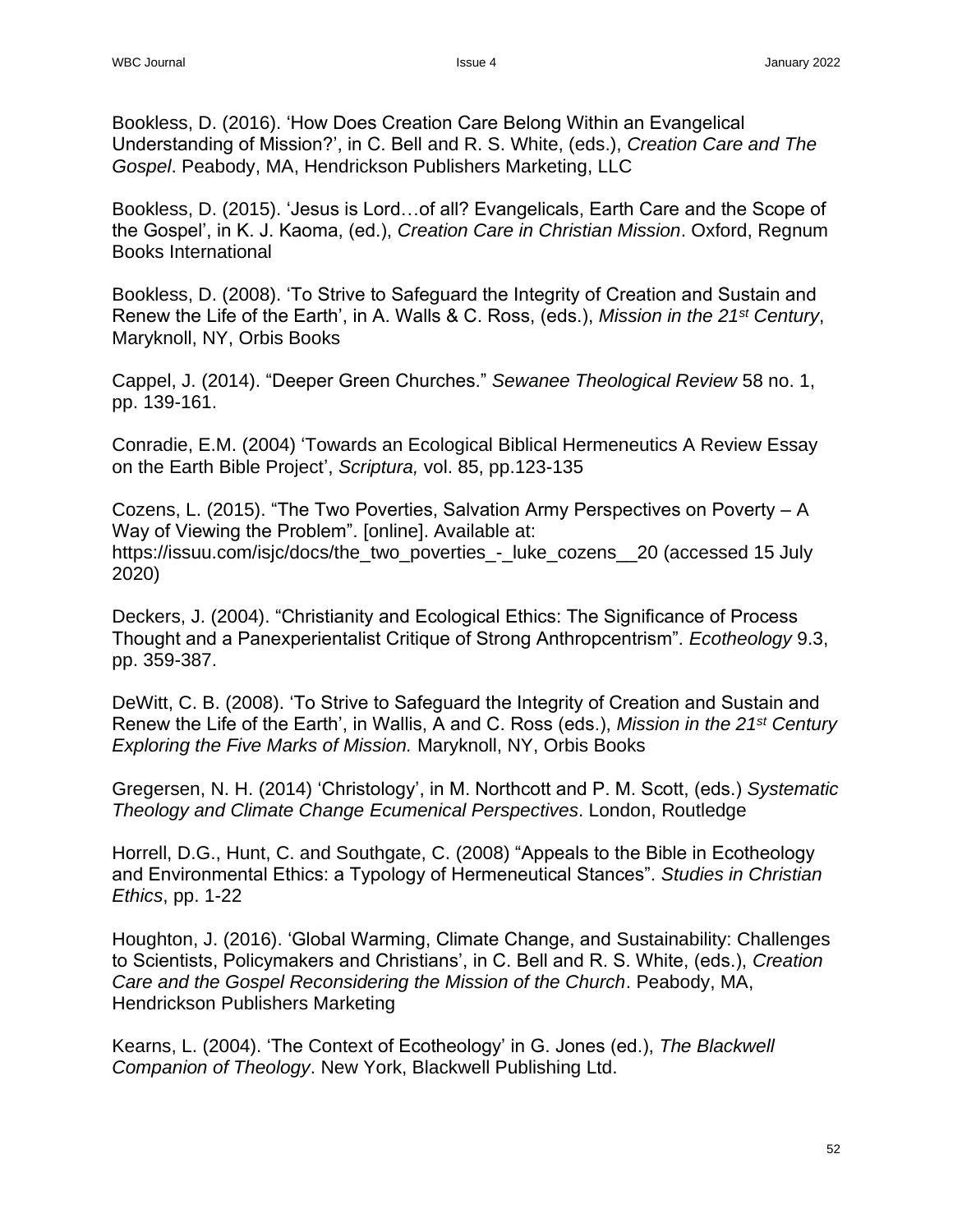Liederback, M. & Bible, S. (2012). *True North, Christ, the Gospel and Creation Care*. Nashville, B&H Academic

Lindsey, R. & Dahlman, L. (2020). "Climate Change: Global Temperature". [online]. Available at:

[https://www.climate.gov/news-features/understanding-climate/climate-change-global](https://www.climate.gov/news-features/understanding-climate/climate-change-global-temperature)[temperature](https://www.climate.gov/news-features/understanding-climate/climate-change-global-temperature) (accessed 21 July 2020)

Messer, N. (2014). 'Sin and Salvation', in M. Northcott and P. M. Scott, (eds.), *In Systematic Theology and Climate Change ecumenical perspectives*. London, Routledge

Moo, J. (2016). 'The Biblical Basis for Creation Care', in C. Bell and R. S. White, (eds.), *Creation Care and the Gospel Reconsidering the Mission of the Church*. Peabody, MA, Hendrickson Publishers Marketing

Moo, J. & White, R. (2013). *Hope in an Age of Despair the Gospel and the Future of Life on Earth*. Nottingham, Intervarsity Press

Pallant, D. (2019). *To Be Like Jesus*. London, Salvation Books

Read, J. E. (2016). 'Socio-Political Holiness in the World', in M. Seaman, (ed.), *Darkness and Deliverance*. Nambour, Chaordic Creative Santmire, P.H. (2000). *Nature Reborn the Ecological and Cosmic Promise of Christian Theology*. Minneapolis, Augsburg Fortress

Schabb, G. L. (2011). "Environment, Ecology, and Creation Theology: Visions and Revisions in the Christian Tradition". *Liturgical Ministry* 20, pp. 57-67

Seaman, M. D. (2011). "Red, Yellow, Blue and Green: Eco-Theology within the Salvation Army." *Aldersgate Papers* 8, pp.9-27.

Seaman, M. D. (2013). "Red, Yellow, Blue and Green: Examining the Relationship Between the Spiritual, Social and Ecological within the Salvation Army." [online]. Available at:

[https://static1.squarespace.com/static/5a84efcfa8b2b01c39eb110f/t/5ad872196d2a734](https://static1.squarespace.com/static/5a84efcfa8b2b01c39eb110f/t/5ad872196d2a734914d775f2/1524134515341/MattSeaman_MPhilThesis_RedYellowBlueGreen.pdf) [914d775f2/1524134515341/MattSeaman\\_MPhilThesis\\_RedYellowBlueGreen.pdf](https://static1.squarespace.com/static/5a84efcfa8b2b01c39eb110f/t/5ad872196d2a734914d775f2/1524134515341/MattSeaman_MPhilThesis_RedYellowBlueGreen.pdf) (Accessed 28 February 2020)

Shakespeare, K. (2010). "Fulfilling the Great Commission: Social Justice". *Word and Deed*. May 2010, pp.3-20.

Smith, D. (2015). "The Sacramental Life: Towards an Integrated Christian Vision". *Wesleyan Theological Journal* 50 no. 2, pp.186-210.

Spencer, A. J. (2015). 'Beyond Christian Environmentalism: Ecotheology as an Over-Contextualized Theology'. *Themelios* 40.3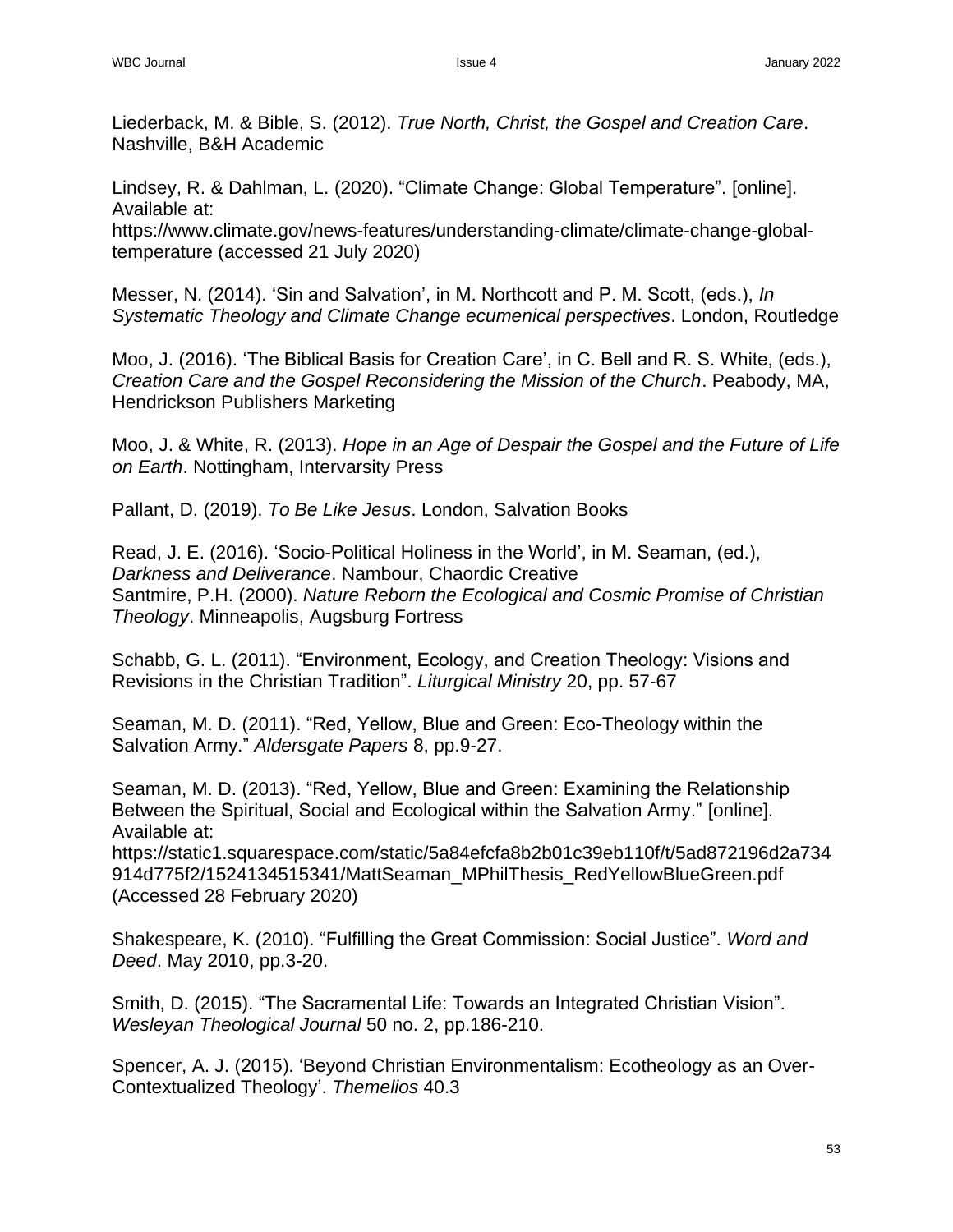Street, R. (2016). *In the Master's Hands Each Life Sacramental*. London, The Salvation Army International Headquarters

Snyder, H. A. & Scandrett, J. (2011). *Salvation Means Creation Healed the Ecology of Sin and Grace: Overcoming the Divorce Between Earth and Heaven*. Eugene, OR, Cascade Books,

Study.Com, (2020). 'Six Elements Common to Biological Organisms'. [online]. Available at: [https://study.com/academy/lesson/six-elements-common-to-biological](https://study.com/academy/lesson/six-elements-common-to-biological-organisms.html)[organisms.html](https://study.com/academy/lesson/six-elements-common-to-biological-organisms.html) [Accessed 17 August 2020]

The Salvation Army. Environmental Committee Minutes 20.12.18 (not public domain)

The Salvation Army. Environmental Committee Minutes 28.03.19 (not public domain)

The Salvation Army. (1986) *Salvation Story, Salvationist Handbook of Doctrine*. Bodmin, MPG Books

The Salvation Army. (2010). *The Salvation Army Handbook of Doctrine.* London, Salvation Books

The Salvation Army. (2014). "The Salvation Army International Positional Statement Caring for the Environment." [online]. Available at: [https://s3.amazonaws.com/cache.salvationarmy.org/bd8885f7-16a9-4ab7-bcee](https://s3.amazonaws.com/cache.salvationarmy.org/bd8885f7-16a9-4ab7-bcee-c035301e2f9e_English+Caring+for+the+Environment+IPS.pdf)[c035301e2f9e\\_English+Caring+for+the+Environment+IPS.pdf](https://s3.amazonaws.com/cache.salvationarmy.org/bd8885f7-16a9-4ab7-bcee-c035301e2f9e_English+Caring+for+the+Environment+IPS.pdf) (accessed 1 June 2020)

The Salvation Army. (2013). "The Salvation Army: United Kingdom Territory with the Republic of Ireland Environment Positional Statement." [online] Available at: <https://www.salvationarmy.org.uk/files/environmentpdf/download?token=msJlwgr0> (accessed 12 May 2020)

The Salvation Army. (2018). *To Serve for Adults Exploring Salvation Army Soldiership*. London, The Salvation Army

The Salvation Army International Social Justice Committee. "A Call for Climate Justice". [online]. Available at: [https://issuu.com/isjc/docs/climate\\_justice\\_full.docx](https://issuu.com/isjc/docs/climate_justice_full.docx) (accessed 1 March 2020)

The Salvation Army International Social Justice Committee. "The ISJC and the UN". [online]. Available at:<https://www.salvationarmy.org/isjc/ISJCUN> (Accessed 13 July 2020).

United Nations Department of Economics and Social Affairs Sustainable Development. (2015)."The 17 Goals". [online]. Available at: [https://sdgs.un.org/goals.](https://sdgs.un.org/goals) (Accessed 13 July 2020).